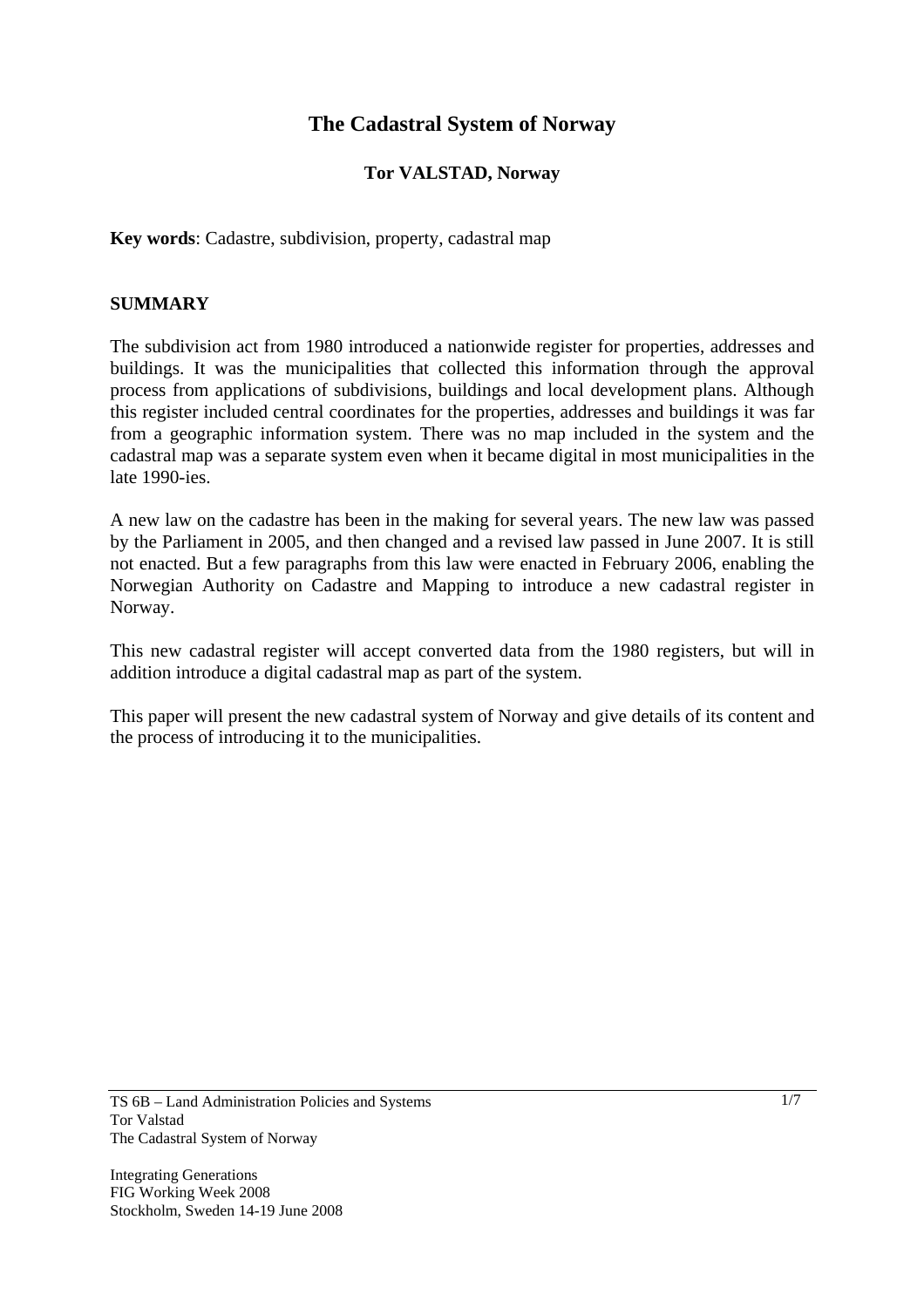# **The Cadastral System of Norway**

# **Tor VALSTAD, Norway**

# **1. INTRODUCTION**

The Norwegian cadastre is a parcel-based land information system. Both the national and local government has issued regulations to ensure that the boundaries of real property and leased land are accurately marked, measured and mapped, and furthermore that an updated and reliable register are kept of all real property and leased land and of data connected with the same.

The Norwegian technical register of cadastral information was introduced in 1980 as part of the subdivision act and contains information about properties, addresses and buildings.

# **2. THE PRESENT CADASTRAL SYSTEM OF NORWAY**

### **Identification of parcels, buildings and addresses**

All land in a municipality is divided into fixed number of large areas, which each is given a main registration number. These areas are then subdivided into parcels and numbered in succession by a parcel number. Within a municipality a parcel is uniquely identified with an area and parcel number, eight digits in all. On a national level four more digits are added to identify the municipality.

After the parcel number additional numeric identification can be added for leased property and also for condominiums.

Buildings have a special registration number.

#### **Registration**

The national GAB-register embraces properties, addresses and buildings, and currently contains nationwide some 3 million properties, 2 million addresses and 3,6 buildings. All the municipalities in Norway report directly to the GAB database. The Norwegian Authority on Cadastre and Mapping is responsible for the GAB-register.

The Land Registrar has his own Electronic Property Register. Information about ownership is transferred from the Electronic Property Register to the GAB-register on a daily basis.

The national property register (GAB) is at present only a textual database with no connection to a topographic or cadastral map. Some of the bigger cities have introduced local solutions with easy cross-references between map and property information.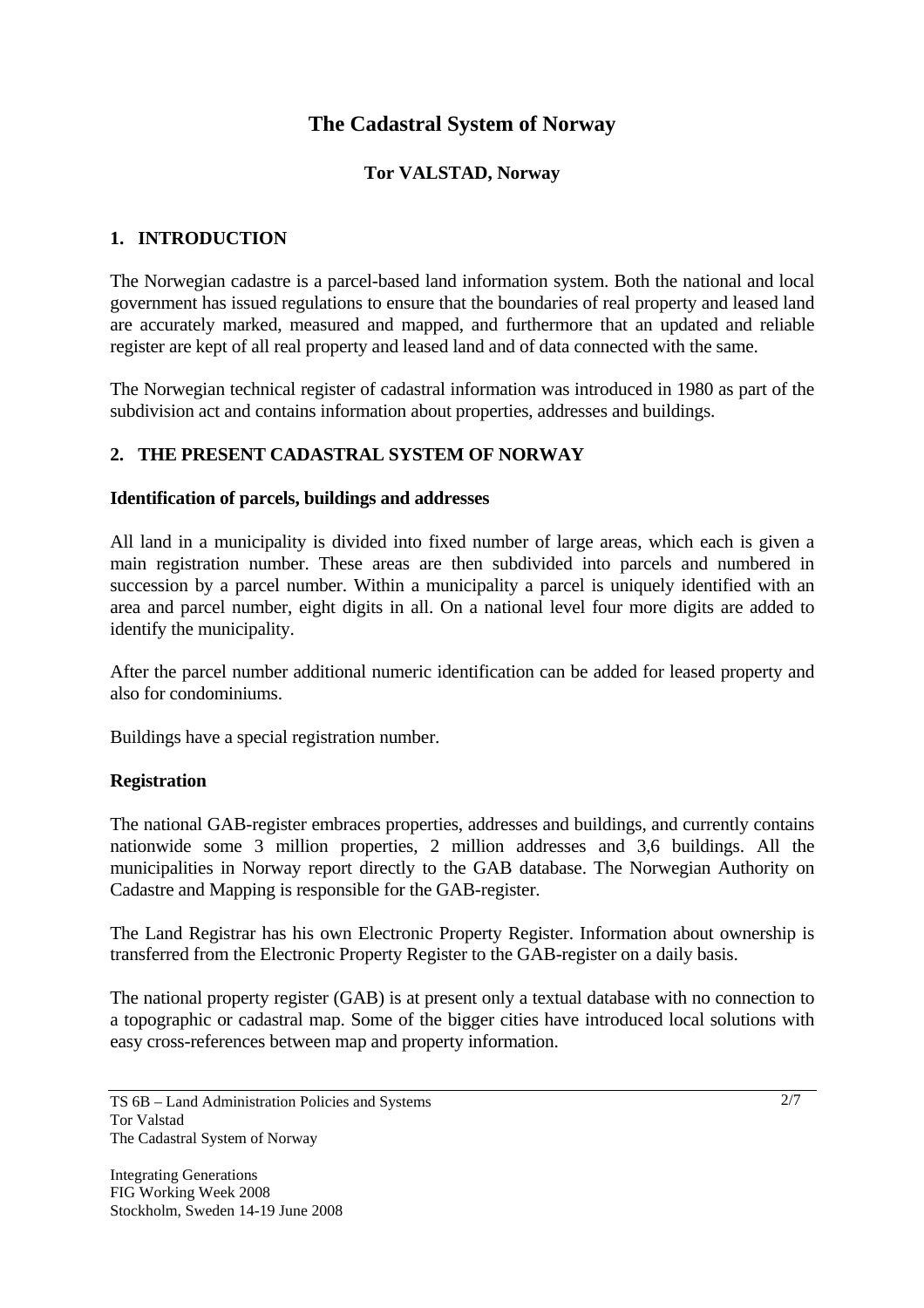## **Data content**

Registration in the GAB register is compulsory, but not so in the Land Registry. But even so both registers gives close to a complete register for all properties in Norway. The purpose of the GAB register was to cover the need for municipal use in planning, addressing, property and building information. But it was also developed to cover statistical needs and for taxation uses both on a municipal and national level.

The three main objects in the register have the following additional information.

Ground parcel:

- Owner
- Owners address and date of purchase
- Market value
- One central coordinate value
- Area of the parcel
- Type of parcel land use
- Reference to the corresponding address and the buildings upon the parcel

#### Addresses:

- Central coordinates
- Reference to school district, constituency and postal zone
- Reference to the corresponding building(s) and parcel
- There are two type of addresses, road address (urban) and parcel name address (rural)

#### Buildings:

- Type of building
- Total area and area of each floor
- Number of floors
- System of water supply and sewage treatment
- Central coordinate
- Information on the building process and the year the building was erected
- In case of condominiums there are information about each apartment
- Reference to corresponding address and parcel

In the last 10 – 15 years some municipalities developed their own GAB register. It contained of course the same datasets as was needed in the central register, but it also made provisions for including datasets of value just for the municipalities.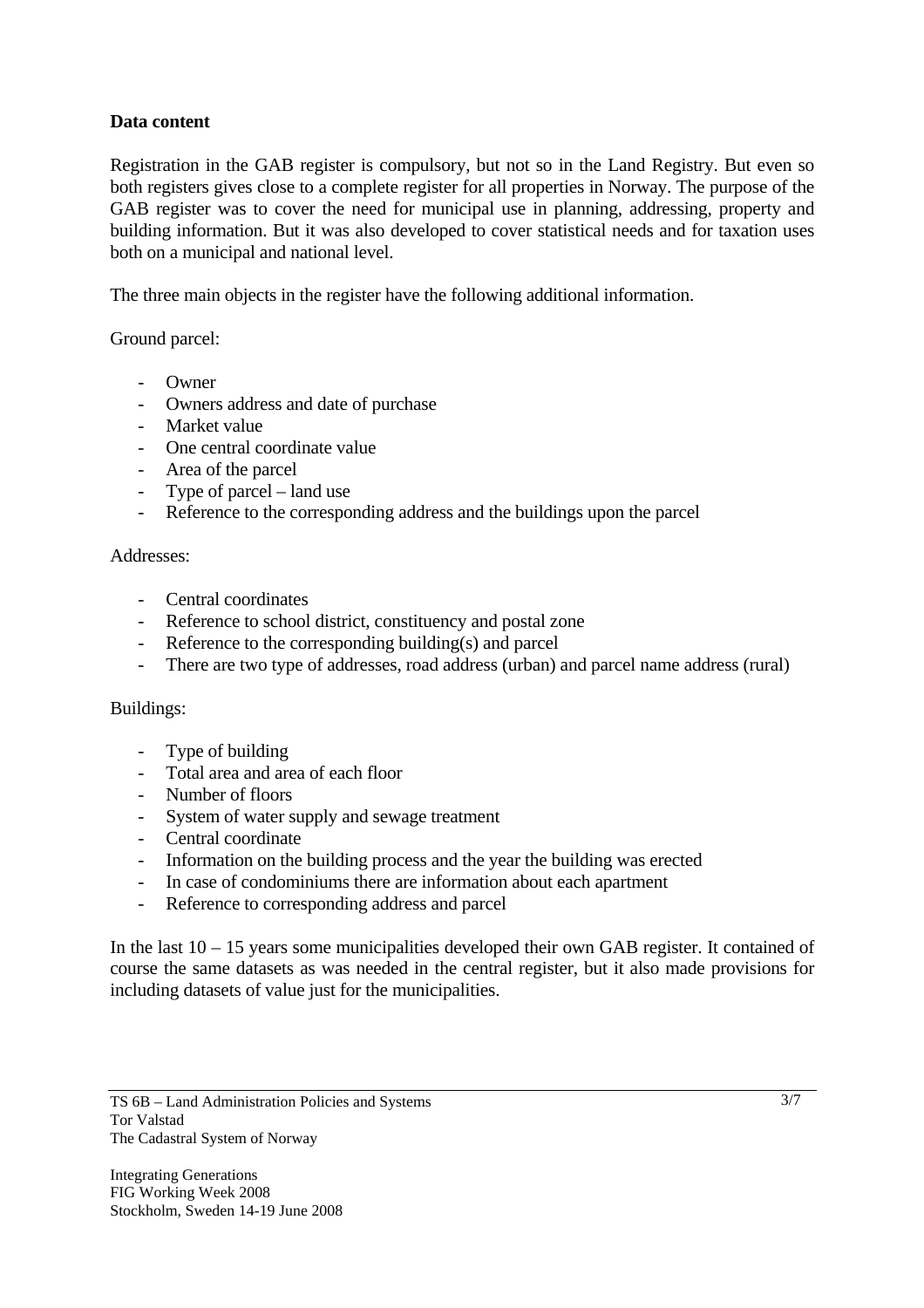# **Procedure**

The Land Subdivision Act regulates both the survey work and the administrative routines of the subdivision process that is required to have a new parcel properly identified. The whole process is a municipal responsibility.

Division of a parcel starts with an application from the titleholder. A map showing the desired new boundary should accompany the application. The local subdivision board has to decide whether the subdivision should be permitted according to existing land use and local development and building plans. The subdivision-permission will not be granted if the area is too small to build a house. It is also necessary to have acceptance regarding access road, water and sewage before a final permission is given. The parcel is then surveyed and the new boundary marked. The process always includes a meeting in the field with the applicant and the neighbouring landowners.

# **Underground parcels**

The subdivision of underground parcels follows partly the same procedure as for surface parcels. The titleholder on the surface has to agree to give up his rights to the underground. In Norway there has not been established a finite depth of ownership. But usually ownership downwards has been accepted as far as you are able to utilise it. If it is necessary to reach an agreement with the landowner, a restrictive clause will be added to the title deed of the land at The Land Registrar.

To establish a 3D parcel you have to get a building permit which is valid for three years. A 3D parcel in Norway cannot be established without something being built or it has to relate to an existing construction. There is not any possibility to register volumes of air or rock just to confirm your ownership or to reserve the volume for future use. Neither is it possible to establish a 3D parcel independently from the surface parcel. The surface parcel is the main property object and "construction parcel" are only limited volumes connected to the surface parcel though they can be connected to multiple surface parcels.

# **3. LAW ON THE CADASTRE**

Though the registration of land in Norway has been regulated since the thirteenth century, it is only after the Land Subdivision Act came in 1978, that the whole country has the same identification system for properties.

A new Law on the Cadastre was passed by the Parliament in June 2005. But the new government wanted to change the law already in 2006. The law of 2005 opened up so that private surveyors could do the cadastral surveying. This was not to the politicians liking so they revised the law so that cadastral surveying again should be a municipal responsibility just like it is in the subdivision act. A revised law on the cadastre was passed in June 2007. It is not expected to be enacted before March 2009. The main reason is that the regulations are not

TS 6B – Land Administration Policies and Systems Tor Valstad The Cadastral System of Norway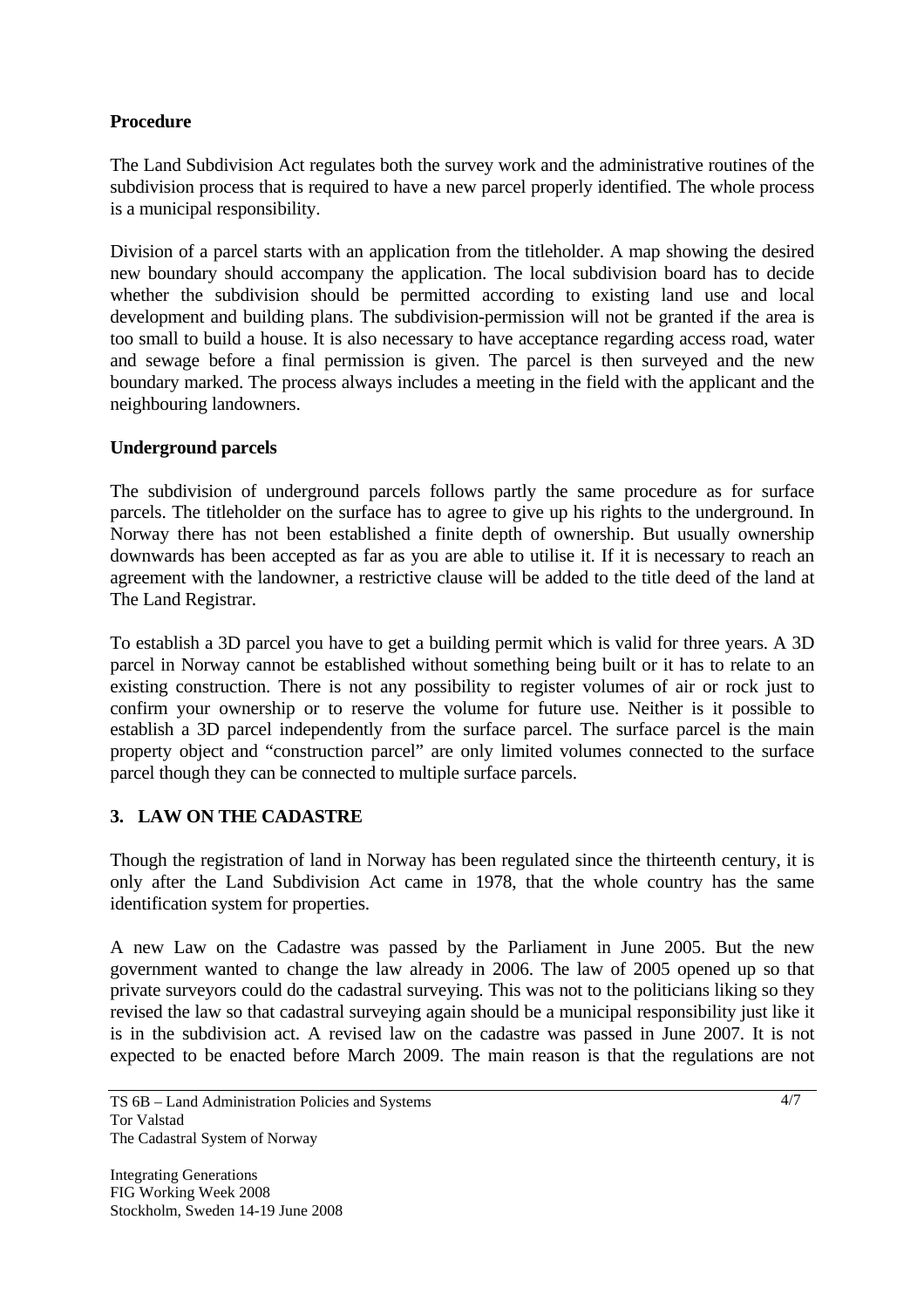finished yet and that all the municipalities should be converted to the new cadastral system in advance.

This new law will then replace the present land subdivision act and will establish a new national cadastral database that includes a cadastral map.

The new law on the cadastre introduces some new property types and some new methods of subdivision. For example it introduces the possibility to establish "construction parcels". These construction parcels can be established below the surface of the earth or they can be established above the surface usually as constructions erected on pillars. There are also provisions for establishing constructions at sea or fresh water both for structures built on the seabed or floating, but properly anchored constructions.



# **4. THE NEW CADASTRAL SYSTEM OF NORWAY**

This is an example of the main view of the new central cadastral system developed by the Norwegian Authority of Mapping and Cadastre.

TS 6B – Land Administration Policies and Systems Tor Valstad The Cadastral System of Norway

Integrating Generations FIG Working Week 2008 Stockholm, Sweden 14-19 June 2008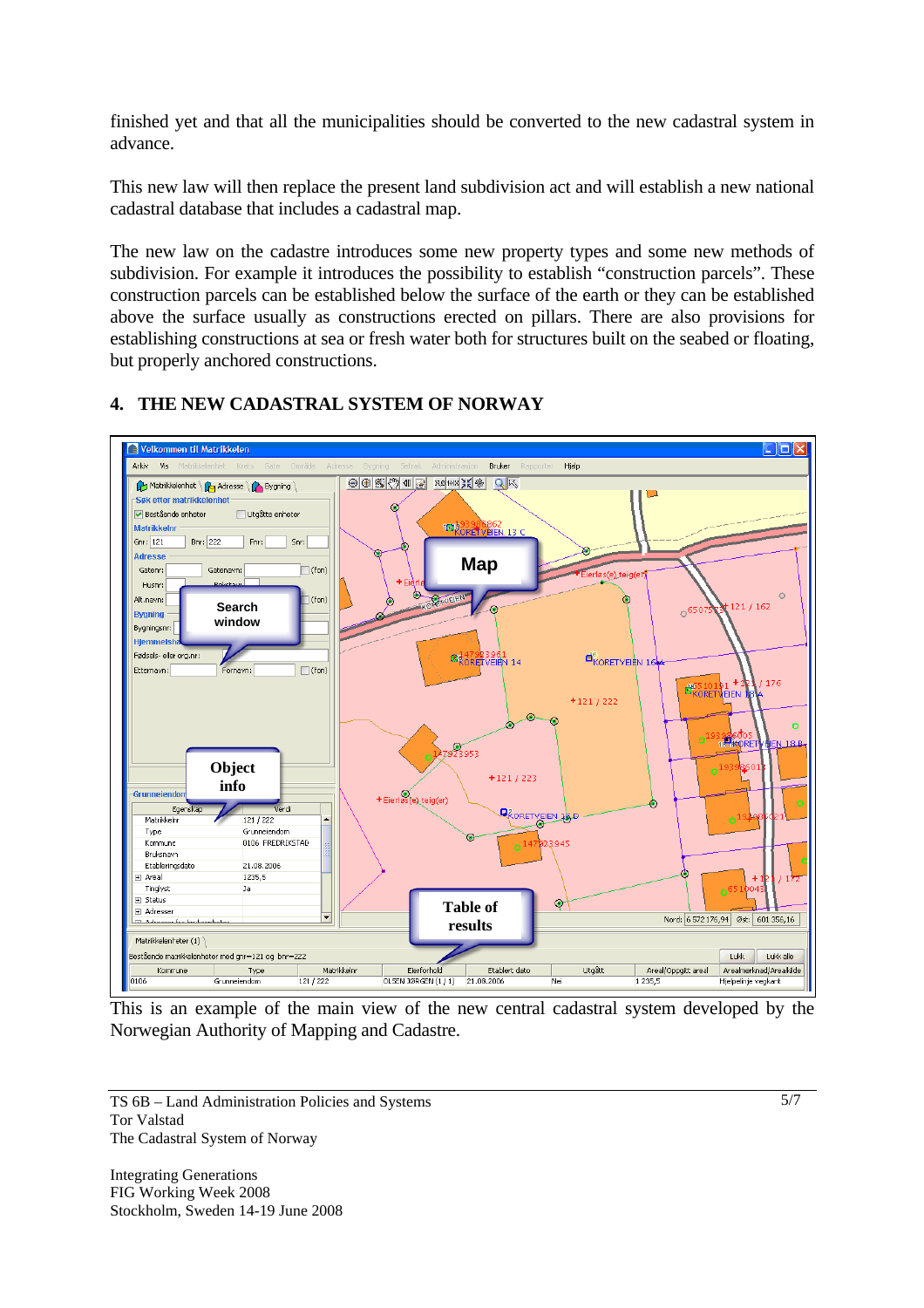This national cadastre with both cadastral information and a corresponding digital cadastral map was introduced late in 2007. After a pilot period involving 14 municipalities, close to half of Norway's 430 municipalities have now been converted to the new cadastral system called the "matrikkel". In February 2009 the last of the municipalities should have been converted.

The municipalities have two options. They can use the central software or they can purchase one of the two commercial developed products. In any case the updating must be done directly into the central database. But the updated data are transferred to the local software. This local "matrikkel" can be used by the municipalities for their own viewing and reporting. This also makes it possible to add their own specific datasets that they were used to in the local GAB versions.

This conversion to a completely new cadastral system is a huge task both for the Mapping Authority and for the municipalities.

Although the content is more or less the same, the process of entering and updating data are more formal and require certain quality checks and it will make it possible to track any changes. The municipalities have been put under a pressure to do quality checks on their data and do any adjustments before they are converted to the new system.

After the enactment of the new law on the cadastre there will be a number of new objects and additional information that the municipalities have to enter into the system:

- construction parcels
- joint property
- polluted ground
- municipal restrictions to area, property or building
- more detailed building information
- cultural heritage objects

In addition this new central database is already under pressure to include several new items for example universal design.